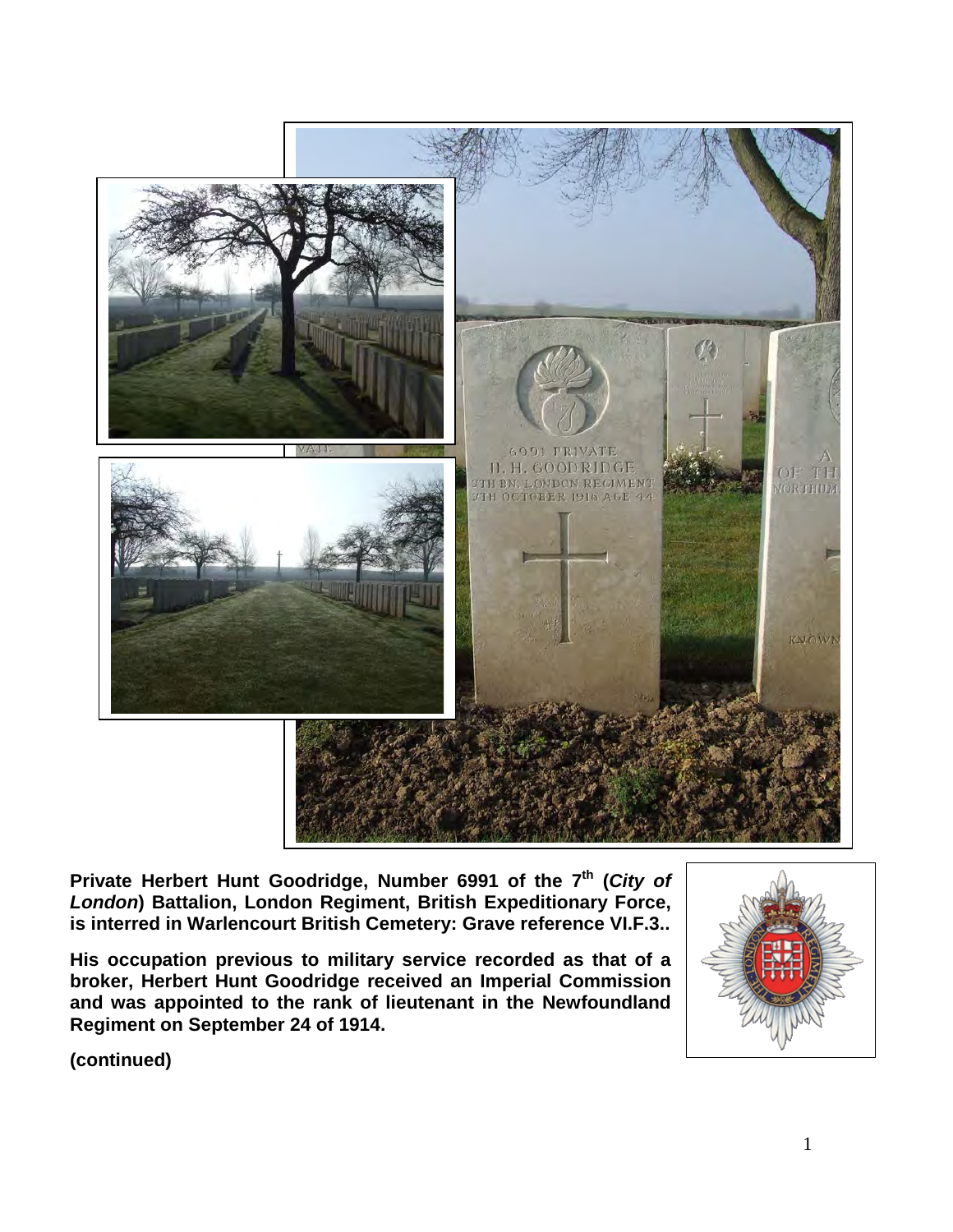*\*Officers who were eventually promoted from the ranks may be identified from their Regimental Number. Other officers who were not from the ranks received the King's Commission, or in the case of those in the Newfoundland Regiment, an Imperial Commission, and were not considered as enlisted. These officers thus had no Regimental Number allotted to them.*

*Nor were officers bound by the rules that enlisted men were obliged to follow. If the latter chose to walk away at any given moment while on active service, that was considered to be desertion – they were to serve for the year of for the duration, whatever the contract had been; and desertion could mean the death penalty.*

*All that was required of an officer was to resign his Commission and he was free to go – a general apparently did it at a crucial time during the Gallipoli Campaign.*

**Lieutenant Goodridge embarked on October 3 onto the Bowring Brothers' vessel** *Florizel***. The ship sailed for the United Kingdom on the following day, joining the convoy carrying the 1st Canadian Division overseas.**

**(Right:** *The photograph of Florizel is by courtesy of Admiralty House Museum in Mount Pearl***.)** 

**Having arrived in England, Lieutenant Goodridge trained with the Regiment: at first in southern England; then at Fort George in Scotland, near the town of Inverness. The Newfoundlanders subsequently moved to the Scottish capital, Edinburgh, there to garrison its historic Castle, the first troops from outside the British Isles to do so. But whether Lieutenant Goodridge was still serving with the unit by then is difficult to ascertain – but likely not.**





**(Right above:** *The venerable bastion of Edinburgh Castle on its hill in the centre of the city* **– photograph from 2011)**

**According to local sources, Lieutenant Goodridge relinquished his Commission on April 5 of the following spring: apparently, in January of 1915, his misconduct had been such as to necessitate charges being laid against him. His resignation from the Regiment had been, in fact, already registered in the** *Supplement to the London Gazette* **as early as in the edition of February 22 of 1915.** 

**Exactly how or when Herbert Goodridge made his way back to Newfoundland seems not to be documented, but that he** *did* **take passage - which the Regiment apparently offered to him - at some time during the late winter appears to be incontrovertible. Neither is it recorded when and where he decided to return overseas, but he is on the passenger list – having declared his occupation as that of a merchant - of the SS** *Tabasco* **(torpedoed and sunk the following January) which, having sailed from St. John's, docked in Liverpool on April 18.**

**(continued)**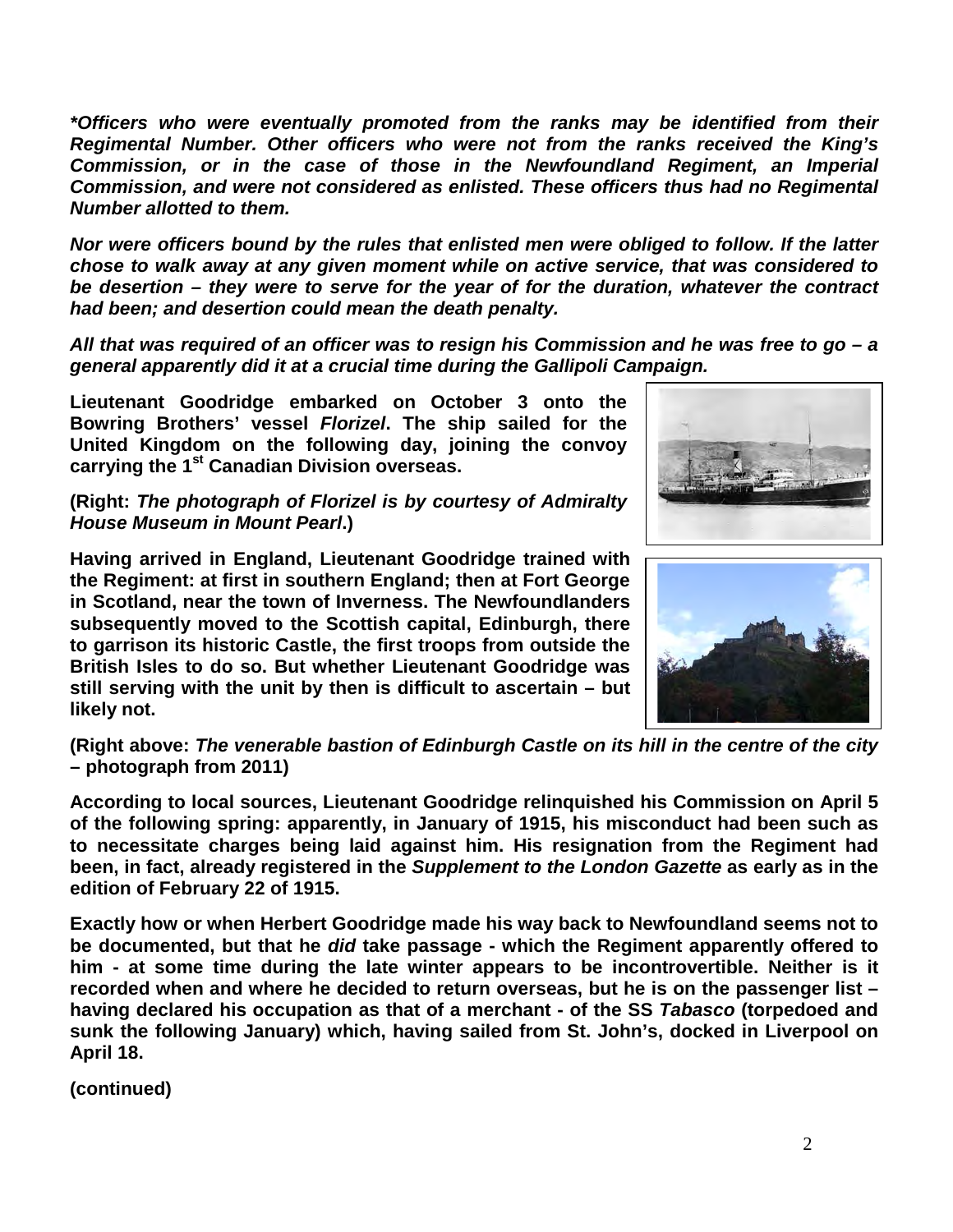**His Army Service Records note that Herbert Hunt Goodridge then enlisted at the community of Kingston-upon-Thames – assigned Regimental Number 3256 - into the 2/6 East Surrey Regiment.** *This* **unit, however, was never to leave the British Isles and it was surely with this in mind that he transferred to the 1/7th (***City of London***) Battalion of the London Regiment. By this time the 7th Battalion was an element of the 140th Brigade, 47th (***2nd London***) Division, and was already serving on the Continent.**

**Private\* Goodridge is recorded as being on** *active service* **– in practical terms, posted to the Continent – as of September 1 of 1916.**

*\*The documentation has him as both a lance corporal and as a corporal (acting) (Service Medal & Award Rolls) but does not note the date of any promotion(s). And, of course, his head-stone records him as a private soldier.*

**\* \* \* \* \***

**By that time the 47th Division was already in France, having crossed the English Channel at the end of the first week of March, 1915. Two months later it had participated in the offensives at the Aubers Ridge and Festubert during the spring of 1915, then subsequently at Loos – the first use of chlorine gas by the British in the war - during the late summer and early autumn.**



**(Right above:** *The mining village of Loos-en-Gohelle at the time of its capture by the British: The pit-head is underneath the structure baptized by the troops as Tower-Bridge and the Double Cassier is directly behind it***. – from** *Le Miroir***)** 

**(Right:** *The very first protection against gas was to urinate on a handkerchief which was then held over the nose and mouth. However, all the armies were soon producing gasmasks, some of the first of which are seen here being tested by Scottish troops***. – from either** *Illustration* **or** *Le Miroir***)** 

**The Division had then remained in that sector during the remainder of the year and into the next before it had been ordered further south to the area of Vimy. There it had been among the units overwhelmed in the German attack of May 21 when the British forces had been driven off the crest of the Ridge.** 

**Only months later, the unit, by that time re-enforced and re-organized, was to play its role in the British and French summer offensive of 1916 at** *the Somme***.** 

**On August 1 the Division had started marching, taking a circuitous route to where the** *1st Battle of the Somme* **had opened on July 1. Arriving at its billets behind the line in the last week of August, the 47th spent the following three weeks in training for upcoming events. It**  was surely then and there that Private Goodridge reported *to duty* with the 7<sup>th</sup> Battalion **(***City of London***) of the London Regiment.**

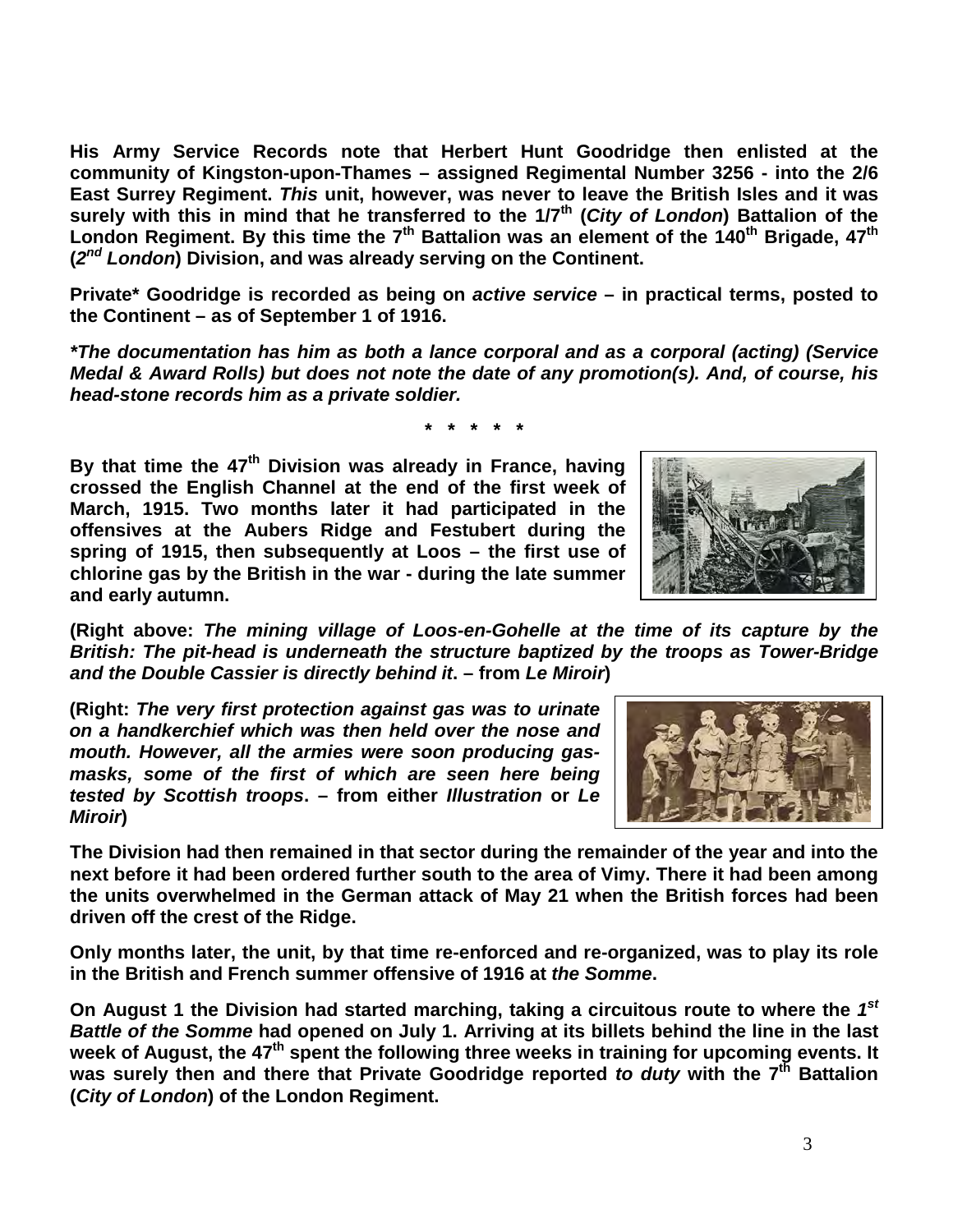**\* \* \* \* \***

**The first of the actions of** *the Somme* **in which the 47th Division, and thus the 7th Battalion, London Regiment, was to be involved was the general offensive of September 15 which is known to posterity as** *Flers-Courcelette***, the attack undertaken by the British, the New Zealanders and by the newly-arrived Canadian Corps.** 

**The Division's objective was the taking of** *High Wood* **on September 15 and although the formation was to experience much fighting on later occasions, such was the ferocity of the encounter there that it is at** *High Wood* **where today, just across a country road from the London Cemetery and**  Extension, Longueval, stands the 47<sup>th</sup> Division Memorial. **After four days, on September 19, the unit was relieved.**



**(Right above:** *High Wood almost a century later – Such is the quantity of unexploded ordnance lying within its bounds that all entrance is still forbidden to the public***. – photograph from 2010)**

**On October 4, the 140th Brigade – one of the three brigades of the 47th Division – returned up to the forward area, on this occasion to prepare for a further assault three days hence.**

**(Right:** *the 47th Division Memorial which stands in the fringes of High Wood* **– photograph from 2009(?))**

**(Right:** *A part of the London Cemetery and Extension, Longueval, behind which may be perceived some of High Wood. Within its bounds the Cemetery holds the earthly remains of almost four-thousand dead of the Great War, of whom some eighty per-cent to this day remain unidentified.* **– photograph from 2010)** 

**The next recorded action undertaken by Private Goodridge's 7th Battalion came about on October 7. It was an attack on an extremely well-protected German system knows as the** *Butte de Warlencourt.*

*October 7: 140 Brigade, in conjunction with other forces resumed the attack… 23rd Div on left of 7th Bn & 15th Bn London Regiment on the right.*

*1.45 pm… Zero…Battalion advanced in 4 lines each line consisting of 1 Platoon of each company with the object of seizing the BUTTE DE WARLENCOURT & the trench from the BUTTE DE WARLENCOURT… through the German support line.*

*The BN reached the top of the mound on the road at M. 17. C. when they were met with very heavy machine-gun fire from new German trench… about 50 men of whom 20 were wounded dug in in a line… these men were not in touch with anyone on left or right…*

**(continued)**